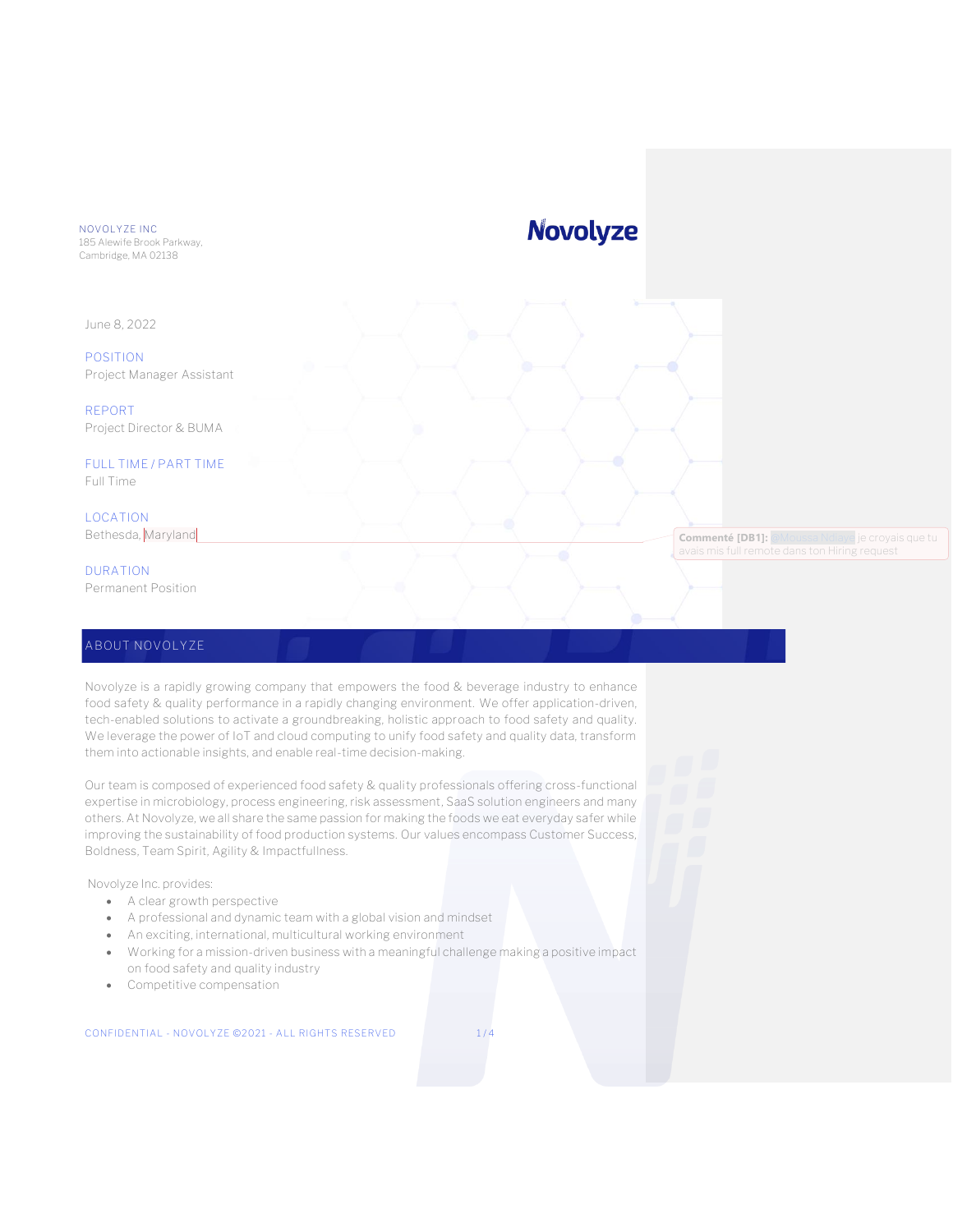#### NOVOLYZE INC 185 Alewife Brook Parkway, Cambridge, MA 02138

# **Novolyze**

- Health benefits medical, dental, and vision
- 401K
- Unlimited paid time off
- Choice of PC or Mac
- Gym (at our Bethesda office)

If you have a desire to grow with a dynamic company, make a major difference within the organization, and thrive working in a fast-paced environment, then this opportunity may be for you.

## **WHY YOU SHOULD JOIN NOVOLYZE**

Novolyze proposal aim to positively impact the world. Joining Novolyze will allow you to embrace this commitment over public health and sustainability. By joining Novolyze you will also be onboard with a dynamic fast-growing company where team members are highly considered. Fast growing companies often offer careers evolvement opportunities. Historical French and Serbian bounds will offer a multicultural environment that will enrich your open mind set.

# **MAJOR EFFECT**

Deliver value to customers and prospects by helping them achieve their objectives using Novolyze products and services while maximizing the ROI of the projects.

# **JOB DESCRIPTION**

The ideal candidate must be a project manager professional with knowledge in Food safety & quality. A sensibility to SaaS and digitalization will be highly appreciated. Candidates will:

Presales:

• Ensure technical sales offer construction in order to guarantee the feasibility and quality of the proposed solutions

CONFIDENTIAL - NOVOLYZE ©2021 - ALL RIGHTS RESERVED 2/4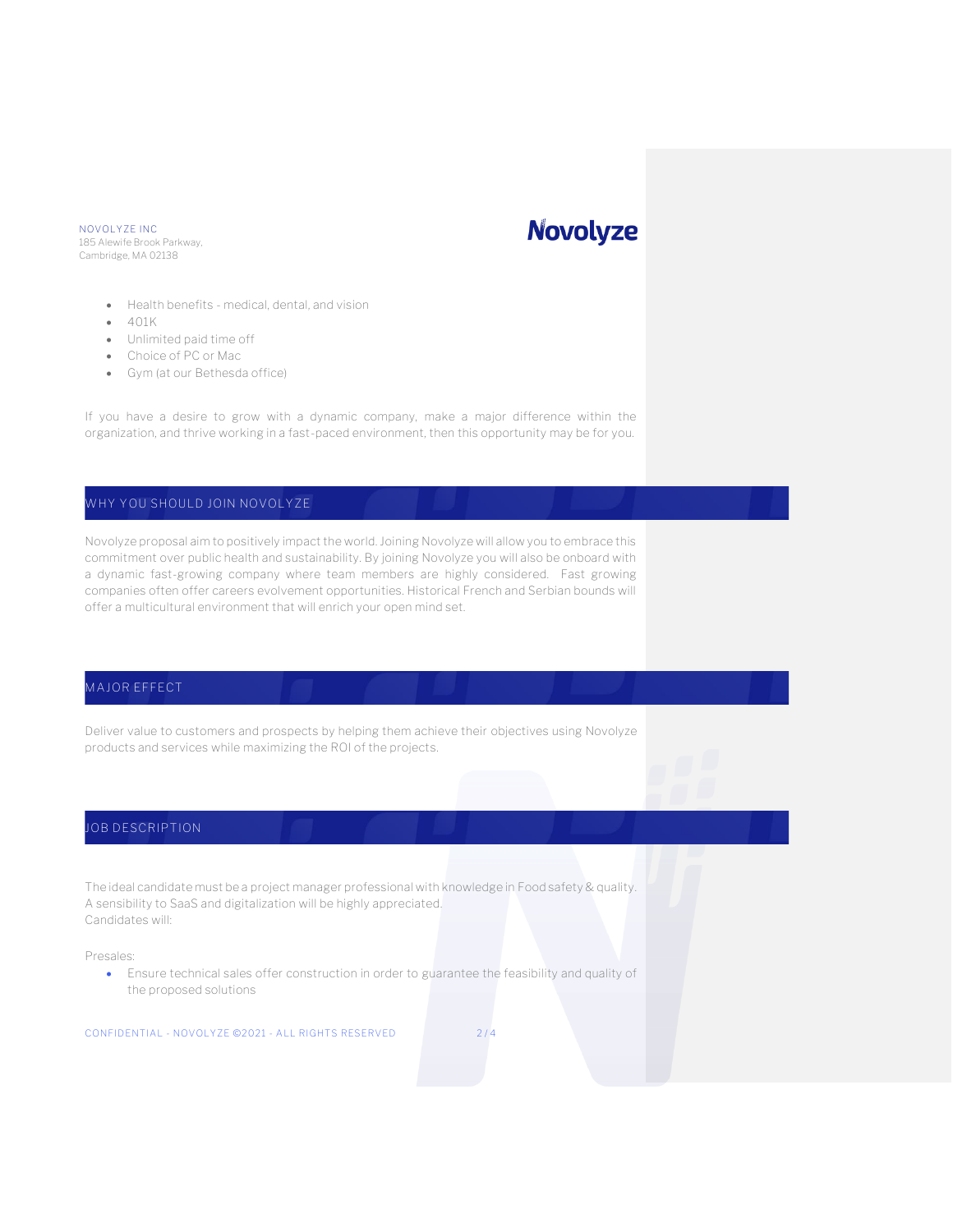#### NOVOLYZE INC 185 Alewife Brook Parkway, Cambridge, MA 02138

# **Novolyze**

• Provide tasks costs and schedule estimation to sales team

Project Management :

- Conduct technical tasks assigned by the Project Director or PM
- Monitor cost and optimize tasks delivery budget compliance
- Solve issues and document improvement measures
- Monitor task delivery turnaround time
- Ensure stakeholders satisfaction
- Ensure documented research bibliography when necessary
- Conduct on site customer support services
- Provide information necessary for customer invoicing
- Write test protocols and reports

### **INTERACTIONS**

- This person will report to Project Director
- This person will work very closely with Senior Project Managers
- This person will interact with different business lines and internal departments
	- o Platform and validation businesses
	- o Departments: Customer success, sales, product development
- Position will also be customer facing (product presentations, events, sales steps support,
- etc.)

# **PROFIL ROFIL**

- Engineering degree, master's degree or equivalent required- focused either on manufacturing, sciences, Food Safety & Quality, food industry digitalization or process engineering
- 1 year of experience in Project management related to food safety or quality
	- o Bachelor accepted within 2 years' experience in Project management related to food safety or quality
- Excellent communication skills (presentation- report writing- teaching/training)
- Excellent Organization according to priorities
- Knowledge of food processes
- Knowledge over Software and digital transformation
- Spanish and French could be appreciated
- Transversal management
- Emotional intelligence

#### CONFIDENTIAL - NOVOLYZE ©2021 - ALL RIGHTS RESERVED 3 / 4